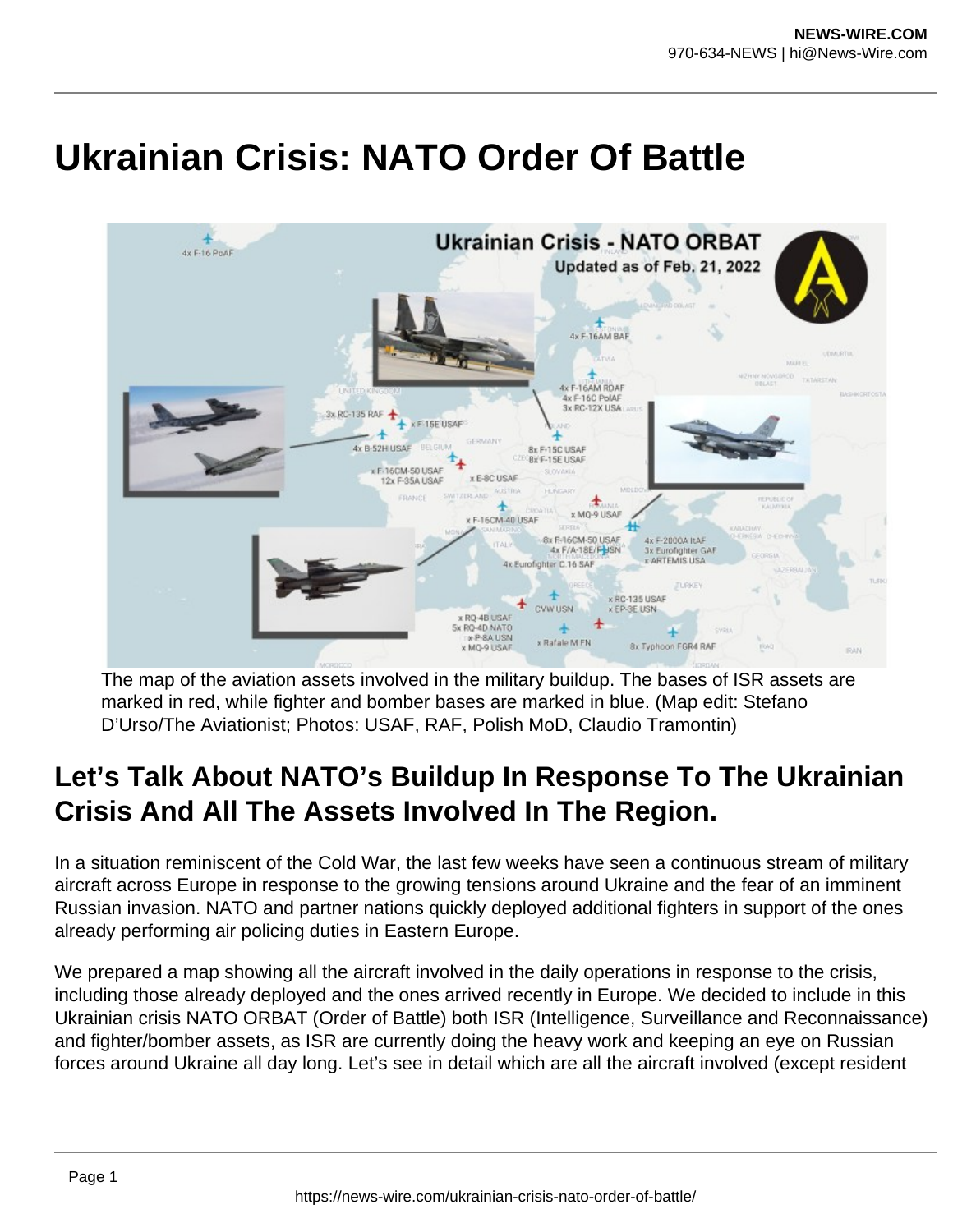nations forces).

# **Minot B-52Hs**

One of the most visible aircraft to be deployed in Europe as the tensions begun to rise is the B-52H Stratofortress. Four strategic bombers were deployed to RAF Fairford on February 10, 2022 for another rotation of the Bomber Task Force (BTF) Europe. The Stratofortresses, belonging to the 5th Bomb Wing from Minot Air Force Base, North Dakota, arrived at an interesting time, but the USAFE-AFAFRICA command pointed out that the BTF 22-2 is a "long-planned" mission and not a consequence of the current situation around Ukraine.

A few days later, on Feb. 14, 2022, a B-52 performed a long-range mission to the CENTCOM area and back, logging about 23 hours and 30 minutes of flight. Needless to say, the flight got a lot of attention online by aviation enthusiasts from all around the world on flight tracking websites. During this long flight, the BUFF (Big Ugly Fat Fellow) integrated with RAF Typhoons, Israeli and Saudi F-15s and USMC F/A-18s during a long-range presence patrol. Multiple, shorter missions followed with the B-52s integrating with other partners across Europe.

On Feb. 21, 2022, shortly after 15.00LT, one of the four B-52H Stratofortress bombers deployed to RAF Fairford, UK, as part of BTF (Bomber Task Force) 22-2 carried out a quite unusual visit to Leoš Janá?ek Airport in Ostrava, Czech Republic.

The landing of the American bomber took place as part of a training flight of these two strategic bombers over Central and Eastern Europe: TYSON11, #60-0044, visited Ostrava, in the eastern part of Czech Republic, as the other aircraft, TYSON12, continued on its planned route outside the Czech Republic.

The Boeing B-52H Stratofortress (??60-0044 #TYSON11) landed in ??Ostrava around an hour ago??https://t.co/JJiLE5Hl0D pic.twitter.com/YQOtVyJkL7

— Gerjon | ????? (@Gerjon\_) February 21, 2022

The training flight was used to practice mutual cooperation between the air forces of NATO member states: in particular, the activity over the the Czech Republic was planned also to integrate the U.S. bombers with JAS-39 Gripens of the 21st Tactical Air Force Base ?áslav.

#### **Lakenheath F-15Cs**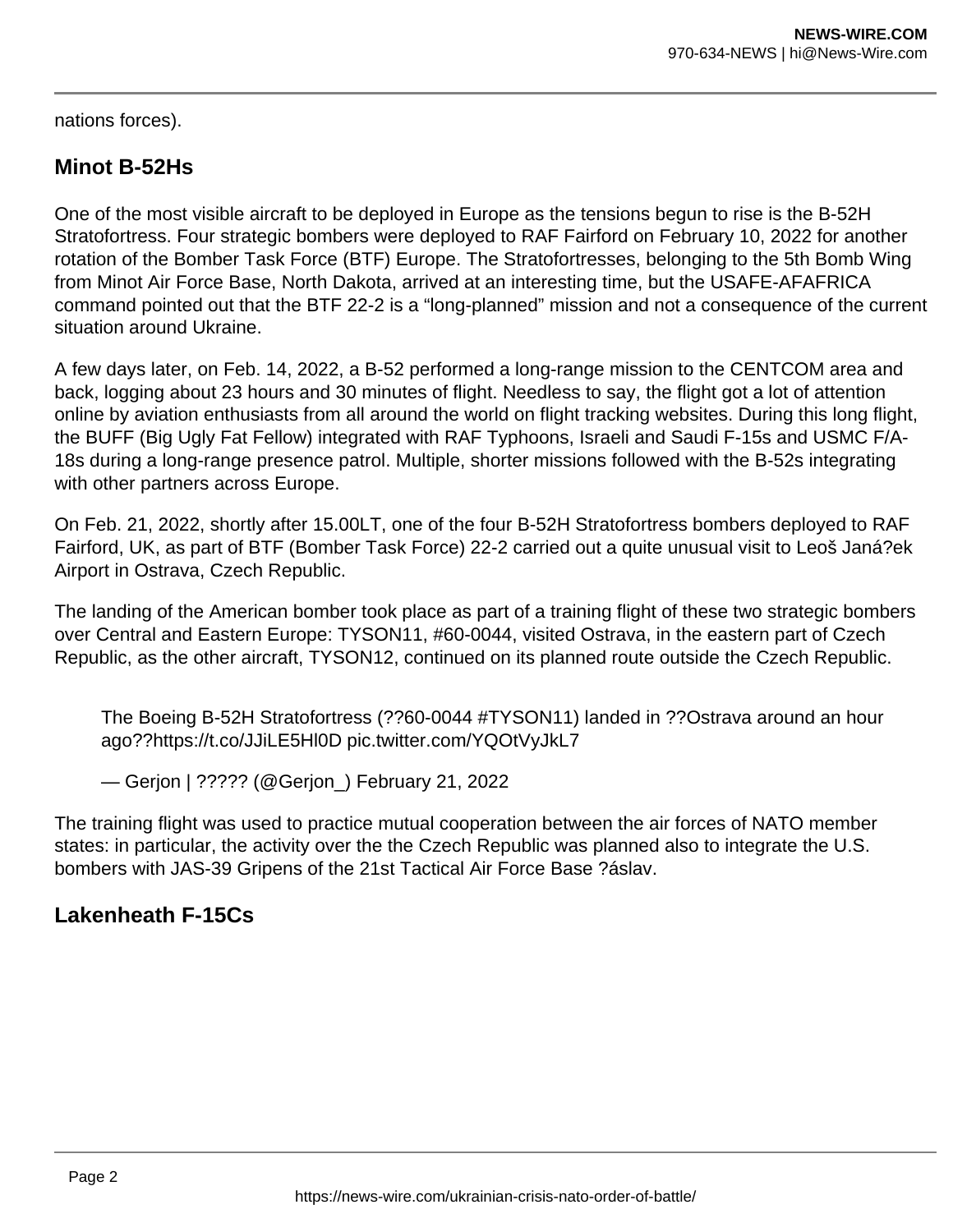F-15C and F-15D Eagles from the 493rd Fighter Squadron, part of the 48th Fighter Wing at RAF Lakenheath, deployed to ?ask Air Base in central Poland on February 10 to enhance the "NATO's collective defence posture and support the NATO Air Policing mission." This deployment is significant as it might also be the last operational deployment of the "Grim Reapers", as the units is scheduled to retire soon its F-15, ending the 45-year type's presence in Europe.

As usual, in case of the NATO eAP (enhanced Air Policing) initiative, the US jets would be coordinated by the CAOC UE (Combined Air Operations Center in Ueden, Germany). This body is responsible for directing, tasking, and coordinating the assets deployed to Northern Europe, in peacetime, crisis, and conflict, as the NATO's release specifies.

# **RAF Lakenheath and Seymour Johnson AFB's F-15Es**

15 F-15E Strike Eagles of the 336th Fighter Squadron, part of the 4th Fighter Wing at Seymour Johnson Air Force Base, North Carolina, have been deployed to RAF Lakenheath for some months to undergo training with NATO allies. Six aircraft were deployed for some weeks in January at Ämari Air Base, Estonia, to support the NATO eAP.

Following this deployment, eight Strike Eagle have been deployed to ?ask Air Base Poland on Feb. 13, 2022, joining the eight F-15Cs of the Grim Reapers. A number of Seymour Johnson F-15Es remains at RAF Lakenheath, in addition to the local jets of the 492nd and 494th Fighter Squadrons of the 48th FW. An involvement of Lakenheath's Strike Eagles has not been reported yet, contrary to the other units under USAFE command.

A specially colored F-15C deployed in Poland. (Photo: Polish MoD)

# **Spangdahlem F-16CMs**

Eight F-16CM Block 50 of the 480th FS "Warhawks", part of the 52nd Fighter Wing at Spangdahlem Air Base, Germany, arrived at Fetesti Air Base in Romania on Feb. 11, 2022, to support the enhanced Air Policing mission, joining Italian Eurofighter Typhoons already deployed in the country since December. Interestingly, the photos showed both training-configured and live, heavily loaded Vipers leaving their base in Germany for the deployment.

# **Aviano F-16CMs**

Two F-16CM Block 40 Fighting Falcon aircraft belonging to the 555th Fighter Squadron of the 31st Fighter Wing, based at Aviano Air Base, Italy, took part in a mission over Eastern Europe carrying live weapons on Saturday Feb. 19, 2022. To our knowledge, this was the second time the Aviano's Vipers flew with Live armament since the beginning of the Ukrainian crisis [first time, at least in daylight, was reported to be on Friday Feb. 18, 2022].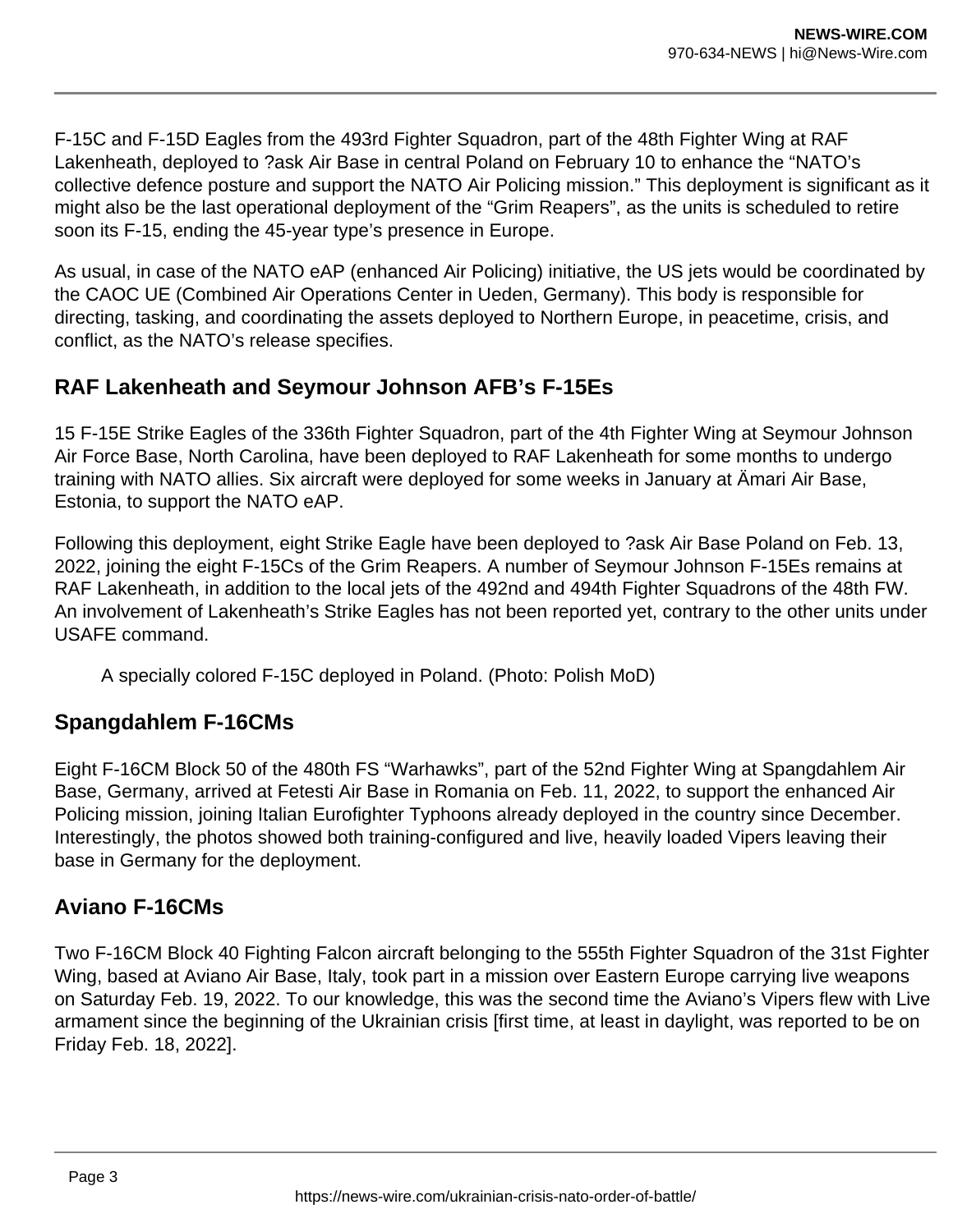According to the NATO Allied Air Command, these F-16s were in standard eAP (enhanced Air Policing) but it's not clear when they were committed the NATO mission.

Anyway, the two F-16s operated inside Romania's airspace along with other NATO and U.S. assets for several hours before RTB (Return To Base). It's not the first time the F-16s from Aviano operate in the Black Sea region armed with live air-to-air weapons. For instance, in 2020, the Vipers of the 31st FW took part in a joint exercise focusing on realistic integration, operation and communication between surface and air assets to protect the maritime domain.

Another mission in the Romanian airspace was launched on Feb. 21, 2022.

# **Hill AFB's F-35As**

Twelve F-35A Lightning II jets belonging to the 34th Fighter Squadron from Hill Air Force Base, Utah, have arrived at Spangdahlem on Feb. 16, 2022, to "bolster readiness, enhance NATO's collective defense posture and further increase air integration capabilities with Allied and Partner nations." Interestingly, the press release mentions: "The aircraft are equipped for a variety of missions to deter aggression and defend Allies should deterrence fail".

"The deployment of U.S. F-35As to Spangdahlem Air Base increases the defensive posture of the NATO Alliance and enhances our ability to operate together," said Gen. Jeff Harrigian, Commander U.S. Air Forces in Europe and Air Forces Africa and Commander Allied Air Command. "We are facing a dynamic environment and this deployment significantly enhances our support to NATO's defenses."

The deployment, coordinated with the German government involves pilots, maintainers and support personnel from the active duty 388th and Reserve 419th Fighter Wing, which, in total, operate 78 F-35A stealth aircraft at their homebase at Hill AFB. We did not find yet reports about F-35 missions over Eastern Europe.

# **USS Truman Carrier Air Wing**

The Harry S. Truman Carrier Strike Group (HSTCSG) was ordered to stay in the Mediterranean Sea region rather than move on to the Middle East as initially planned amid raising tension with Russia for the situation in Ukraine. From Adriatic Sea, the carrier's Air Wing has taken part in "Neptune Strike 2022" and in a three carrier exercise during which HSTCSG integrated with the French carrier Charles de Gaulle's (R 91) Task Force 473 and Italian carrier ITS Cavour (C-550) strike groups.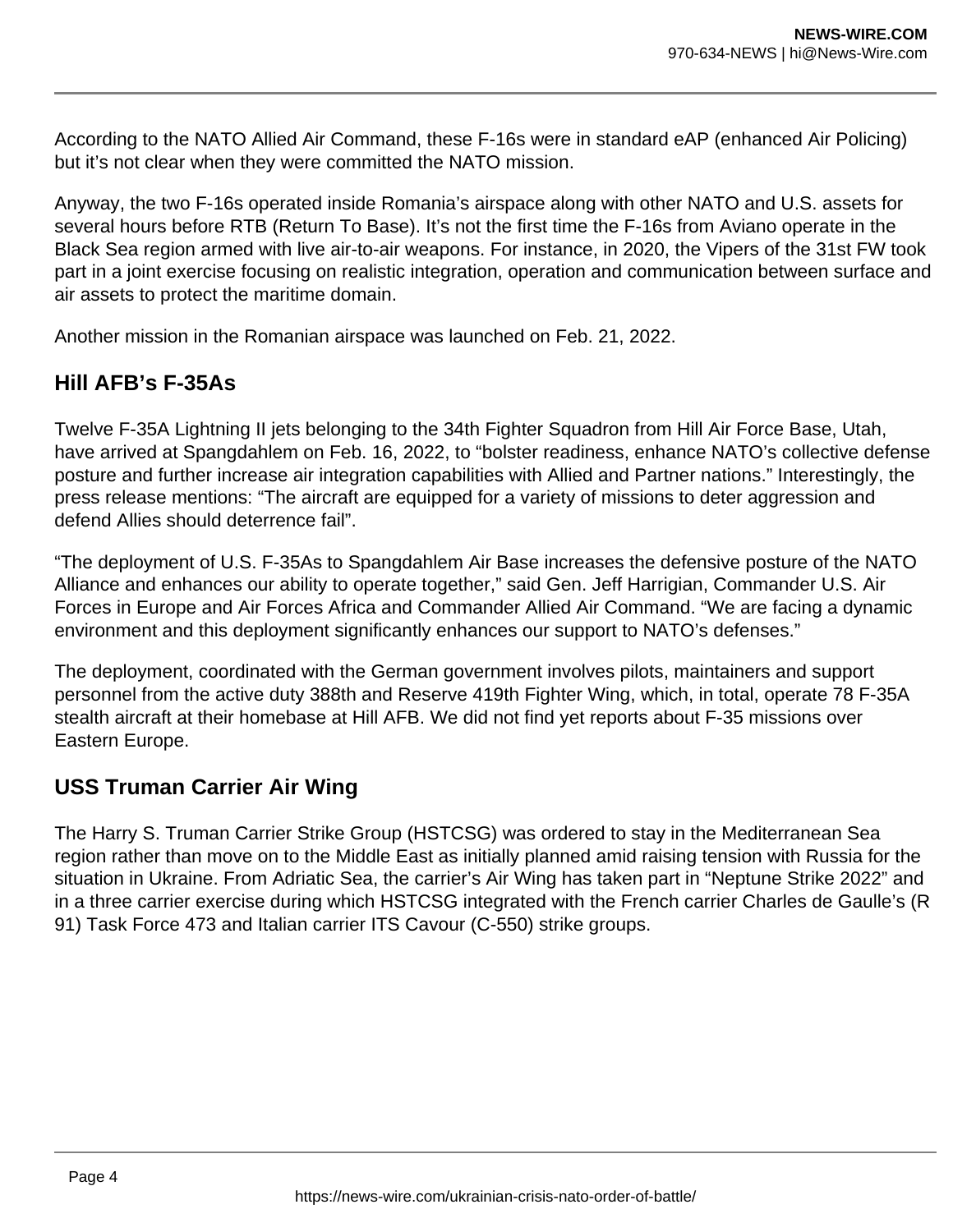Currently embarked with Carrier Air Wing One (CVW-1) are: the VFA-11 Red Rippers equipped with F/A-18F; the VFA-211 "Checkmantes", the VFA-34 "Blue Blasters" and the VFA-81 "Sunliners" equipped with the single seater F/A-18E; the VAQ-137 "Rooks" flying the EA-18G Growler; the VAW-126 "Seahawks" flying the E-2D Hawkeye; the HSC-11 "Dragon Slayers" and the HSM-72 "Proud Warriors", operating with the MH-60S and MH-60R respectively; the VRC-40 "Rawhides" flying the C-2A Greyhounds.

On Feb. 7, 2022 four Super Hornets, supported by two Greyhounds, landed at Aviano Air Base for a quick deployment in Italy before moving to Fetesti air base in Romania. There, they operated together with the local F-16s and other allied assets. According to unconfirmed reports, the Super Hornets returned to the USS Truman on Feb. 15, however recent photos show them still flying in Romania and other unconfirmed report suggest their stay there has been prolonged.

# **Italian Eurofighter F-2000As**

The Italian Air Force took over responsibility from the Royal Canadian Air Force at Mihail Kogalniceanu Air Base, Romania, for NATO's enhanced Air Policing in December 2021. Four Eurofighter F-2000A fighter jets arrived in Romania for a four-month deployment dubbed "Task Force Air Black Storm", which will see them working alongside their Romanian MiG-21 counterparts. The Italian Typhoons have already carried out the Enhanced Air Policing Area South (EAPA-S) in Romania in 2019.

"Italian Air Forces have a wide experience in defending NATO's sky. In Romania, the 140 servicemen and 4 Eurofighter Typhoon airplanes, which constitutes the Task Force Air Black Storm, enhance the personnel and aircraft of Romanian Air Forces which assures Air Policing Service", said General Daniel Petrescu, Romanian Chief of Defence Staff. "Romania, a key ally on the Eastern flank, contributes to the defense of NATO's air space in the Black Sea Region, and its contribution is being enhanced with additional British, Canadian, Italian, Portuguese and Spanish air capabilities, in a rotating system."

Italian Eurofighter F-2000s in Romania for the Enhanced Air Policing Area South. (Photo: ItAF)

# **German Eurofighters**

Three Eurofighter fighter jets of the Luftwaffe's Taktisches Luftwaffengeschwader 74 arrived at Mihail Kogalniceanu Air Base, Romania, on February 17. In accordance with the "plug & fight" concept, the three German Eurofighters will operate within the Italian-led eAPA-S (Enhanced Air Policing Area South) mission, contributing, for a short period, to the QRA (Quick Reaction Allert) service, carried out jointly with mixed aircraft, personnel and pilots belonging to both Air Forces.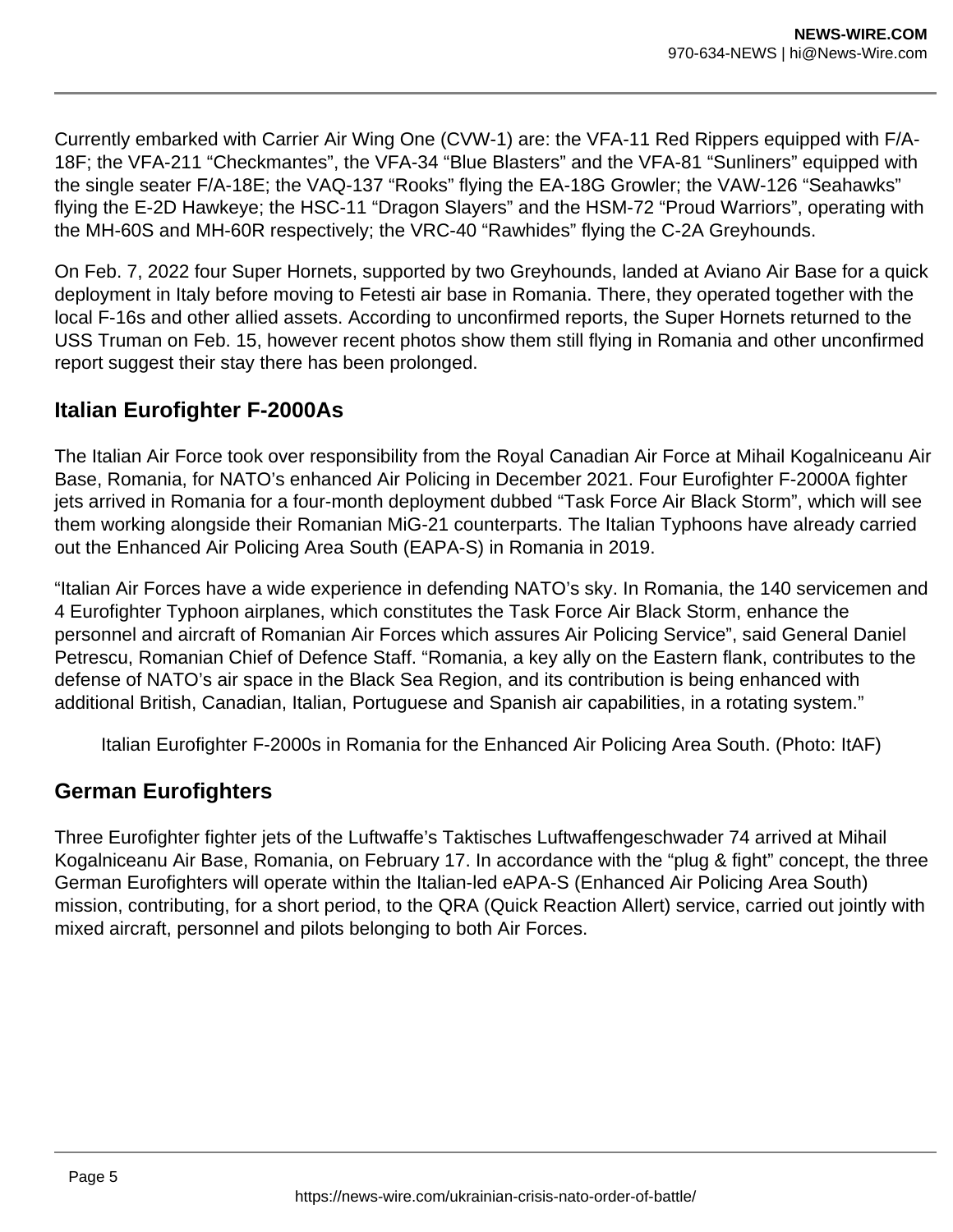According to NATO Allied Air "within the concept of 'Plug & Fight' a small contingent of personnel and aircraft from one Ally conducts operations with another Ally by docking on existing structures, thereby further developing interoperability during a live deployment. A highly innovative concept, 'Plug & Fight' operations have been executed between the German and British Air Forces before in Romania as well as during Baltic Air Policing in Lithuania and Estonia."

# **Spanish Eurofighter C.16s**

Four Spanish Eurofighter C.16 fighter jets landed at Graf Ignatievo Air Base, Bulgaria, on Feb. 11, 2022, to support the NATO Air Policing mission and work out air-to-air manoeuvres with their Bulgarian allies. The Spanish Air Policing tasks will be performed until the end of March 2022, according to the NATO press release, in compliance with the plans and procedures of the NATO Integrated Air and Missile Defence System (NIAMDS).

# **Royal Air Force Typhoons FGR4**

Four Typhoon FGR4s of the Royal Air Force joined the ones already deployed at RAF Akrotiri for counter Daesh operations, bringing the total to eight aircraft. The Typhoons landed in Cyprus on February 17 to begin patrols with NATO Allies in the skies over Eastern Europe. This is just a small part of the British effort to bolster defenses in Eastern Europe, which will see also the deployment of Apache attack helicopters, tanks and armoured fighting vehicles.

# **Charles de Gaulle Air Wing**

The aircraft carrier Charles de Gaulle has been deployed on her 14th mission from February to April 2022, as part of Task Force 473 (TF 473). Demonstrating its interoperability with allied navies, the Carrier Strike Group (CSG) will integrate several foreign vessels in the Mediterranean during the Clemenceau 22 mission. In the past few days, the carrier's Rafale M fighter jets, supported by the E-2D Advanced Hawkeye early warning aircraft, intercepted Russian Tu-22s, Su-30s and Su-35s in the Easter Mediterranean Sea.

Au cours des derniers jours, interactions du @French\_CSG ??, déployé en MEDOR pour #Chammal @CJTFOIR, avec des aéronefs russes, qui ont été détectés dès leur décollage de Lattaquié puis suivis en permanence par les unités du @French\_CSG ??. pic.twitter.com/sEy7igkTzs

— Armée française – Opérations militaires (@EtatMajorFR) February 19, 2022

#### **Portuguese F-16AMs**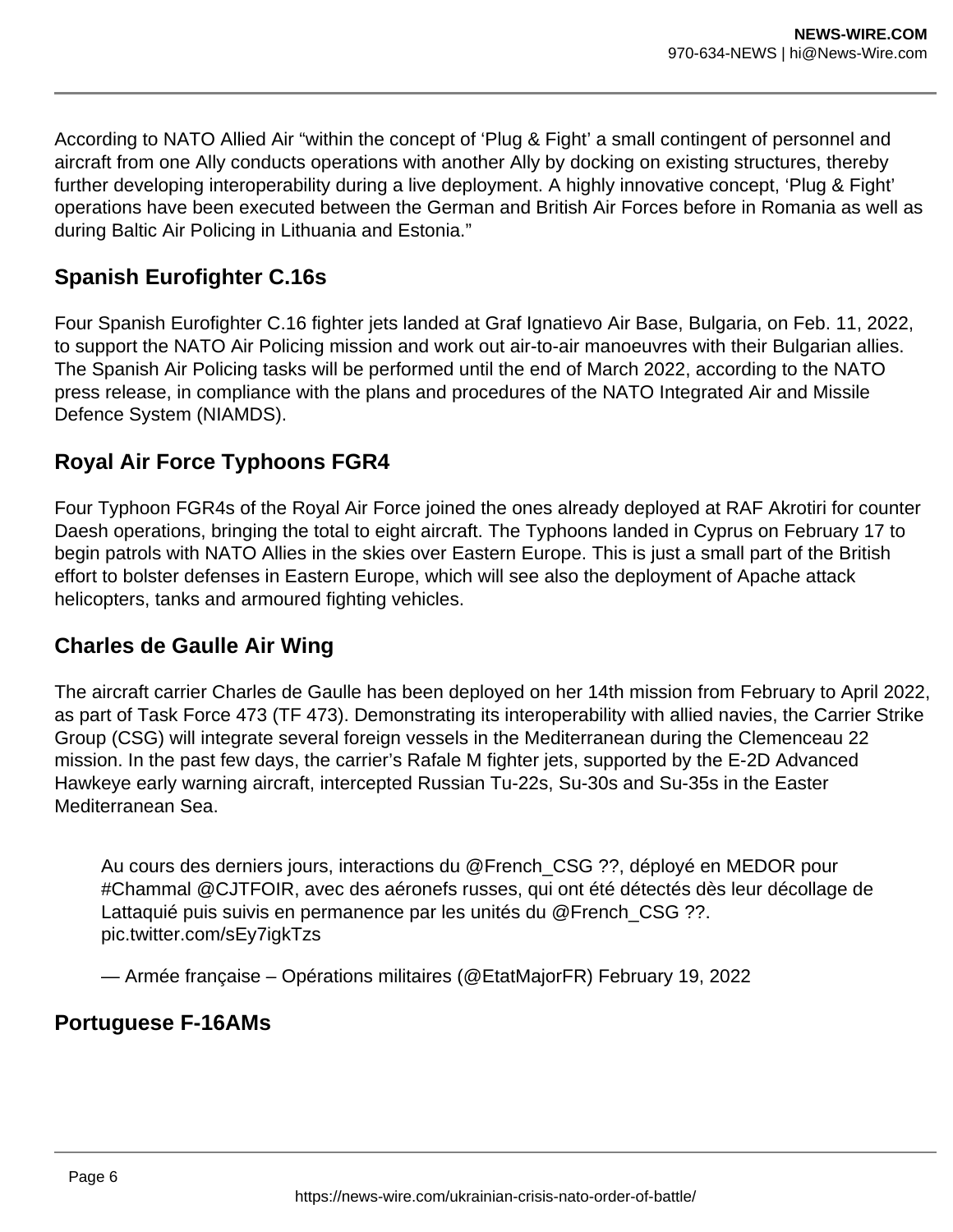Four Portuguese Air Force F-16s from Esq 201 "Falcoes" and Esq 301 "Jaguares", based at Base Aérea 5, Monte Real, deployed to Keflavik Air Base, Iceland, for a NATO Icelandic Air Policing detachment. The detachment will be operational from February 1 to March 30 and represents Portugal's second time performing Air Policing in Iceland, after the first mission in 2012. The Portuguese F-16 also escorted the four B-52H as they arrived in Europe for their BTF mission.

# **Belgian F-16AMs**

Four F-16 Belgian Air Force took over the NATO Baltic Air Policing (BAP) mission from Italy at Ämari Air Base, Estonia, on December, 1 2021. Both the 10th and 2nd Tactical Wings of the Belgian Air Force are covering this deployment with a team of 60 people. Belgium is at the sixth time leading the BAP mission and they have already augmented Baltic Air Policing at Ämari twice.

# **Polish F-16Cs**

Four F-16 "Jastrz?b" aircraft of the Polish Air Force are deployed to Siauliai air base in Lithuania as part of the PKW Orlik 10 deployment since on Dec. 1, 2021. The Polish detachment is formed by around 150 soldiers, most of whom come from the Poznan-Krzesiny 31st Tactical Airbase. This is the third BAP rotation for the Polish Vipers. Previously the Polish Air Force had been deploying its MiG-29 Fulcrums to the area.

# **Danish F-16AMs**

Four Danish F-16s arrived in Siauliai on January 27 to work alongside the Polish F-16s that deployed there in December 2021 to conduct Baltic Air Policing (BAP). The Vipers, belonging to Esk 727 and Esk 730, are expected to stay there until April 1 to assist with the NATO Air Policing role, following a decision by the Danish Government to provide the additional aircraft due to the current situation around Ukraine. This detachment came only two months after the Royal Danish Air Force completed its previous Air Policing operations in the Baltic states.

Greek F-16Cs train with US Navy F/A-18 during Neptune Strike 2022. (Photo: NATO)

# **RAF and USAF RC-135s**

The RC-135s are operated in multiple variants by the Royal Air Force (RC-135W Rivet Joint) and the US Air Force (RC-135V Rivet Joint and RC-135U Combat Sent). While the British are flying their missions from RAF Waddington, the Americans are flying theirs from Souda Bay (Greece), but they share the same "target area" over Ukraine and the Black Sea, with some sporadic visits near the Russian bases in Syria.

Specialized in the SIGINT (Signal Intelligence) missions, the Rivet Joints and Combat Sents are building the electronic order of battle of the Russian forces by monitoring the emissions of radars, communications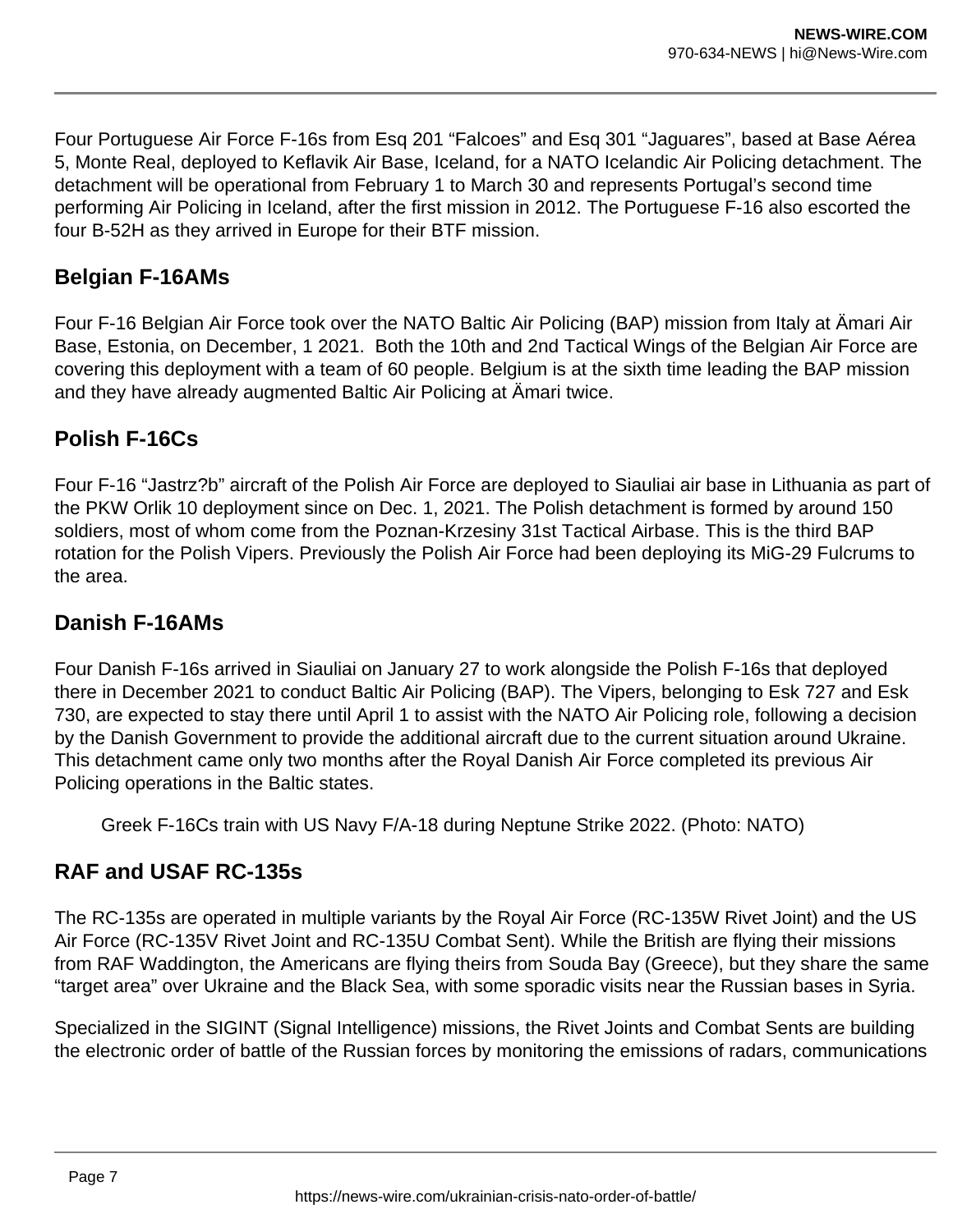nodes, electronic warfare systems, while also determining their locations and types. While they already flew almost daily missions over the Black Sea, their activity further increased during the last month.

# **USAF E-8C JSTARS**

The E-8 Joint Surveillance Target Attack Radar System (Joint STARS) is the U.S. Air Force's airborne ground surveillance, battle management and command and control aircraft. Thanks to the AN/APY-7 radar, which can operate in wide area surveillance, ground moving target indicator (GMTI), fixed target indicator (FTI) target classification, and synthetic aperture radar (SAR) modes, the E-8C can provide targeting data and intelligence for attack aviation, naval surface fire, field artillery and friendly maneuver forces.

The E-8's radar can determine the approximate number of vehicles, together with their location, speed, and direction of travel. As it cannot identify exactly what type of vehicle a target is, tell what equipment it has, or discern whether it is friendly or hostile, the JSTARS data is crosschecked against other ISR sources operating in the area. An E-8C has been deployed last year to Ramstein Air Base in Germany and has been flying missions in Ukraine ever since,

# **USAF and NATO RQ-4s**

The RQ-4 Global Hawk is one of the aircraft that are flying without pause as the tensions keep rising. Long duration missions are being flown from NAS Sigonella in Italy, where RQ-4B of the U.S. Air Force 7th Reconnaissance Squadron and RQ-4D of the NATO Alliance Ground Surveillance (AGS) are based. Both types have been tracked usually performing daily missions, with some days performing multiple missions to provide a continued surveillance.

# **USAF MQ-9s**

The U.S. Air Force is operating MQ-9 Reapers both out of Sigonella and Campia Turzii, Romania. While the formers have been tracked a few times departing Italy for the Black Sea, it is not known if the latter are being flown in the area as reports about their activities are scarce. Both units only fly unarmed missions in Europe, but it is not known if any weapons can be embarked should the need arise.

JAS 39C Gripens escorting a B-52H during a recent training mission. (Photo: Försvarsmakten)

# **US Navy P-8s**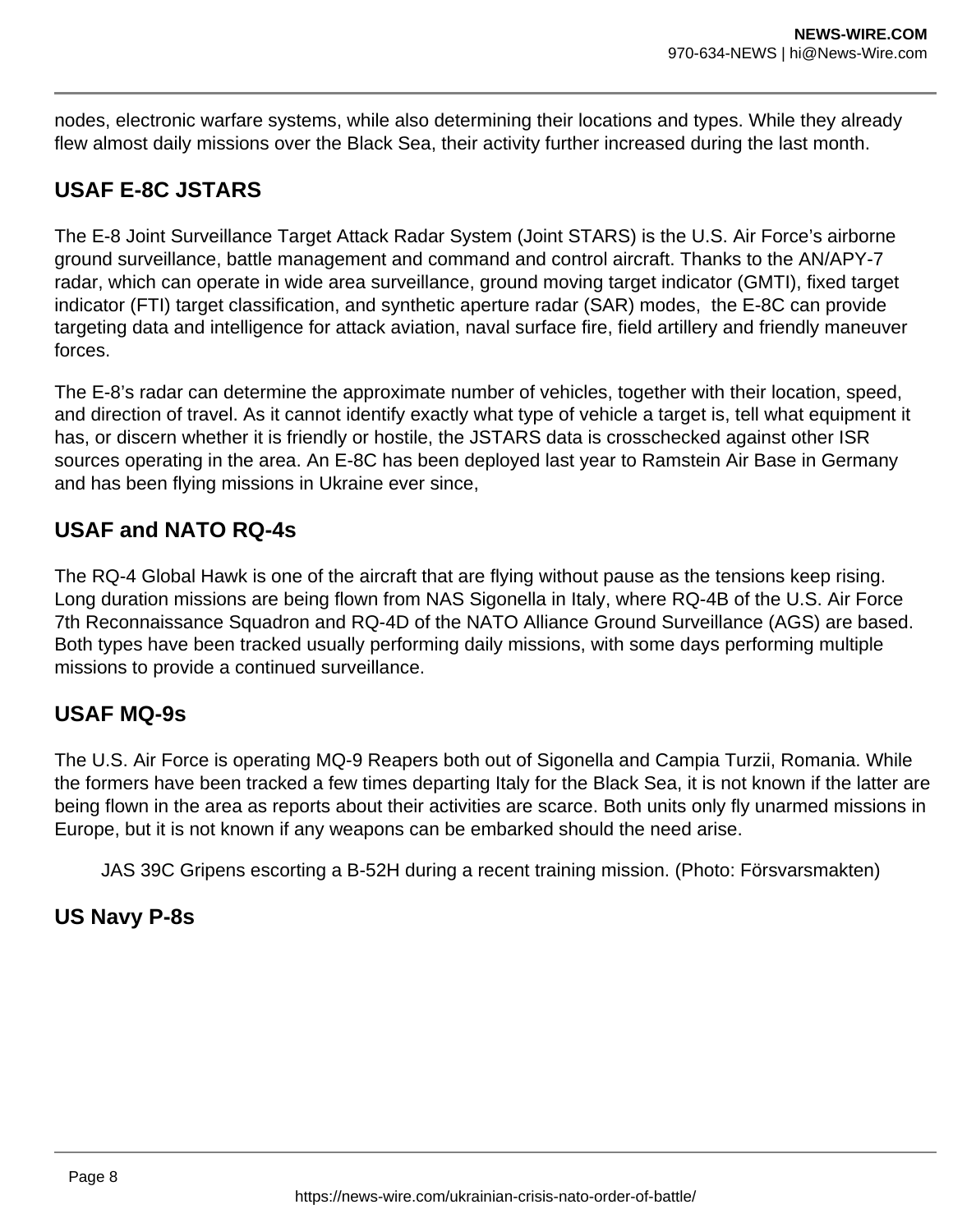The U.S. Navy routinely rotates P-8A Poseidons from various unit at NAS Sigonella. The P-8s usually fly ISR missions over the Black Sea and the Eastern Mediterranean Sea, but they are now seemingly concentrating on the Ionian Sea to provide protection to the USS Truman Carrier Strike Group. Multiple missions are being flown throughout the day to provide continuous surveillance, especially after numerous Russian ships entered the Mediterranean Sea this month.

# **US Navy EP-3E**

The U.S. Navy's EP-3E Aries II has been designed for the intelligence-gathering role and optimized for the maritime and littoral domains. EP-3E's flights have been tracked out of Souda Bay to survey the Black Sea and to monitor Russian Navy ships that arrived there earlier this month after circumnavigating Europe and crossing the Mediterranean Sea. Of particular interest are six amphibious landing ships that might be used for an assault from the sea. The patrol route usually takes the Aries II close to Crimea's shores.

# **US Army RC-12X**

The U.S. Army's RC-12X Guardrail Common Sensor (GRCS) has been deployed to Siauliai Air Base in Lithuania since 2019. About three or four aircraft are based there, flying missions almost every day with two aircraft at the same time to monitor the area around Ukraine and Kaliningrad. The Guardrail is a Special Electronic Mission Aircraft that provides Aerial Intelligence, Surveillance and Reconnaissance (AISR) capability, specialized for the SIGINT role.

# **US Army ARTEMIS**

The ARTEMIS is the U.S. Army's first ever Manned Aerial ISR (intelligence, surveillance and reconnaissance) jet and was officially revealed on Aug. 6, 2020 by the Army's Program Executive Office. ARTEMIS is COCO (contractor-owned, contractor operated), with two modified Challenger 650s being built, N488CR c/n 6140 (LASAI AVIATION LLC, VA) and N9191 c/n 5312 (TENAX AEROSPACE LLC, MS), with different ISR lumps and bumps.

One of the most interesting things about ARTEMIS, is the fact that it is equipped with a High-Accuracy Detection and Exploitation System, or HADES, a sensor suite part of the Army Multi-Domain Sensing System (MDSS), "intended to address the Army's deep sensing requirement by providing platform agnostic sensors that support Multi-Domain Operations (MDO), including Large Scale Ground Combat Operations, and fill sensing gaps for Indicators and Warnings, Long-Range Precision Fire targeting and Situational Understanding."

At least one of the ARTEMIS aircraft is deployed to Mihail Kog?lniceanu Airport, Romania, since 2020. The aircraft can often be tracked via its ADS-B transponder flying missions to the Black Sea region. The number of the missions increase during the last months, becoming almost daily.